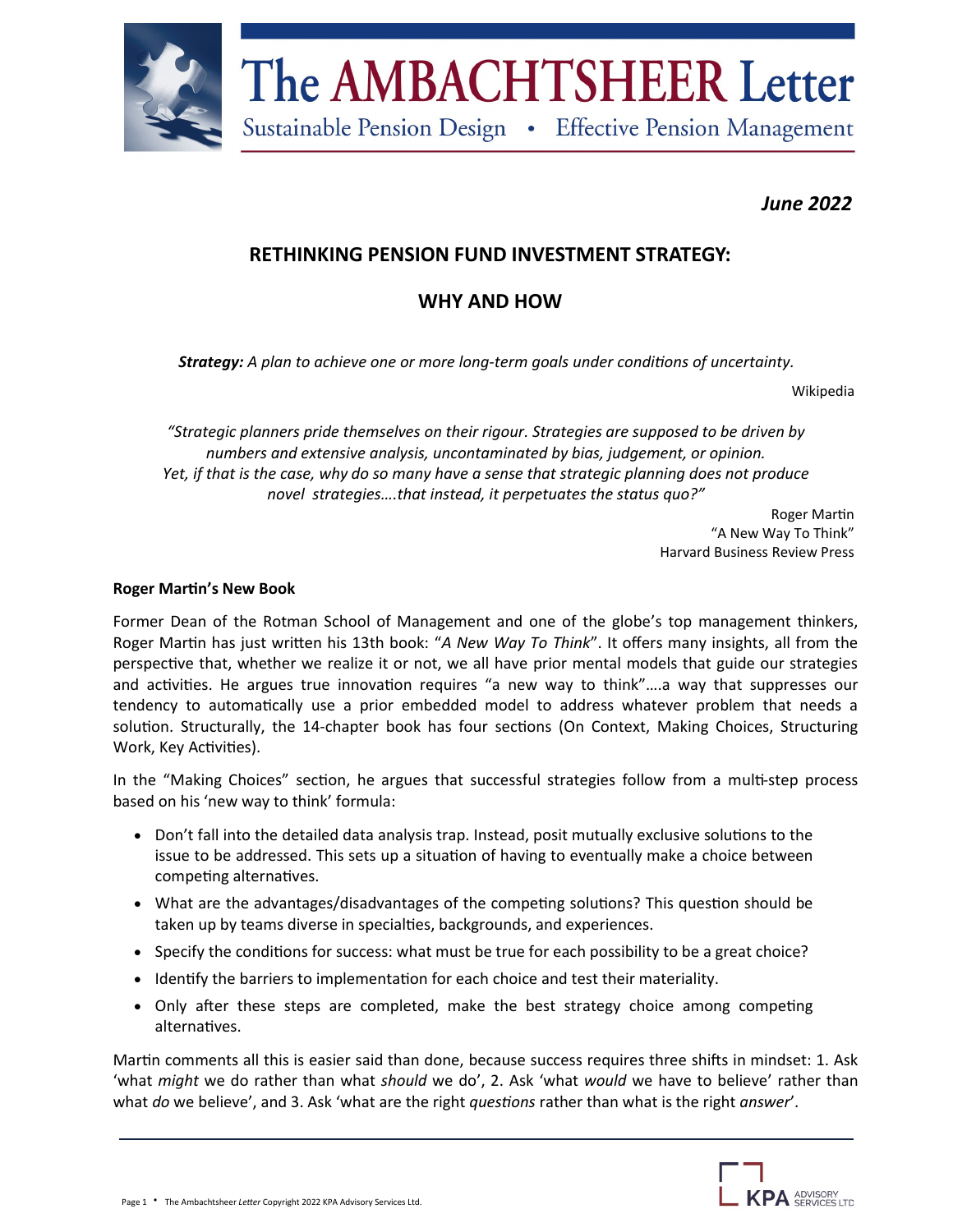Regular readers of this publication will recall that pension fund investment strategy has been a recurring *Letter* topic. For example, it was addressed in various contexts in six of the last nine *Letters*. The goal of this *Letter* is to put our treatment of the investment strategy topic to the test. By the standards set out in Martin's book, how well have we been doing? How could we (and you) do better?

#### **From Context to Strategy**

Appropriately, Martin starts his book with an 'On Context' section with three chapters generally related to organization purpose and the stakeholders the organization serves. Framing this in pensions space, here is how we set out the broad context in the recent **April** *[Letter](https://kpa-advisory.com/the-ambachtsheer-letter/view/the-future-of-stakeholder-communications-where-do-pension-organizations-go-from-here)*:

- **Organization Purpose:** while the 'micro' purpose of a pension organization to deliver adequate pensions at a reasonable cost remains front-and-center, a broader multidimensional focus on sustainability is also a legitimate element of the purpose mix. Such a broader focus requires giving thought to issues like intergenerational fairness in risk-bearing and reward-sharing within the 'pension deal'. Also, how does the organization's investment program contribute to the sustainable long-term wealth-creation processes required to generate adequate pensions in aging societies at affordable contribution rates?
- **Governance:** what is the process for selecting pension organization Board members? Is there a mechanism to ensure the Board has the requisite skill and experience to provide expert oversight not only in traditional areas such as pension plan design, but also in emerging sustainability areas such as designing and implementing an effective Net-Zero investment program? Is there a mechanism for evaluating Board effectiveness over time?
- **Business Model:** how does the pension organization ensure that it has, and properly uses, the tools needed to achieve its stated micro and macro goals? This will require the successful integration of establishing target pension payments, designing adjustment mechanisms to steer a sustainable path between inevitable bouts of over- and underfunding, designing and implementing an effective Net-Zero investment program that reflects the risk appetites of plan members and other possible plan risk bearers (e.g., tax payers), a compensation philosophy that attracts and retains the people needed to make all this work in practice, and finally, a stakeholder communications program that elicits trust that the organization is being competently managed in the best interests of its stakeholders.
- **Performance:** how do actual outcomes compare to organizational targets? This question should be regularly addressed throughout the organization's full value-creation chain. So, following the key components of the Business Model set out above, metrics need to be defined for actual pension payments vs. target payments, actual funding status vs. target funding status, actual investment results vs. target results (e.g., rates of return, costs, carbon emissions), actual compensation vs. target compensation, and actual benefit administration and stakeholder communication quality outcomes vs. target outcomes.
- **Strategy:** while it is essential to report on backward-looking performance metrics, it is equally essential to report on forward-looking plans from here. Once again, the organization's full value-creation chain is fair game. What are possible plans for further clarifying organizational purpose? For improving governance? For improving plan benefit design? For improving and expanding the Net-Zero investment program? For compensation philosophy? For improving benefit administration and stakeholder communications?

This broad context framing sets the stage for a more detailed examination of how prior *Letters* have addressed the pension investment strategy setting question.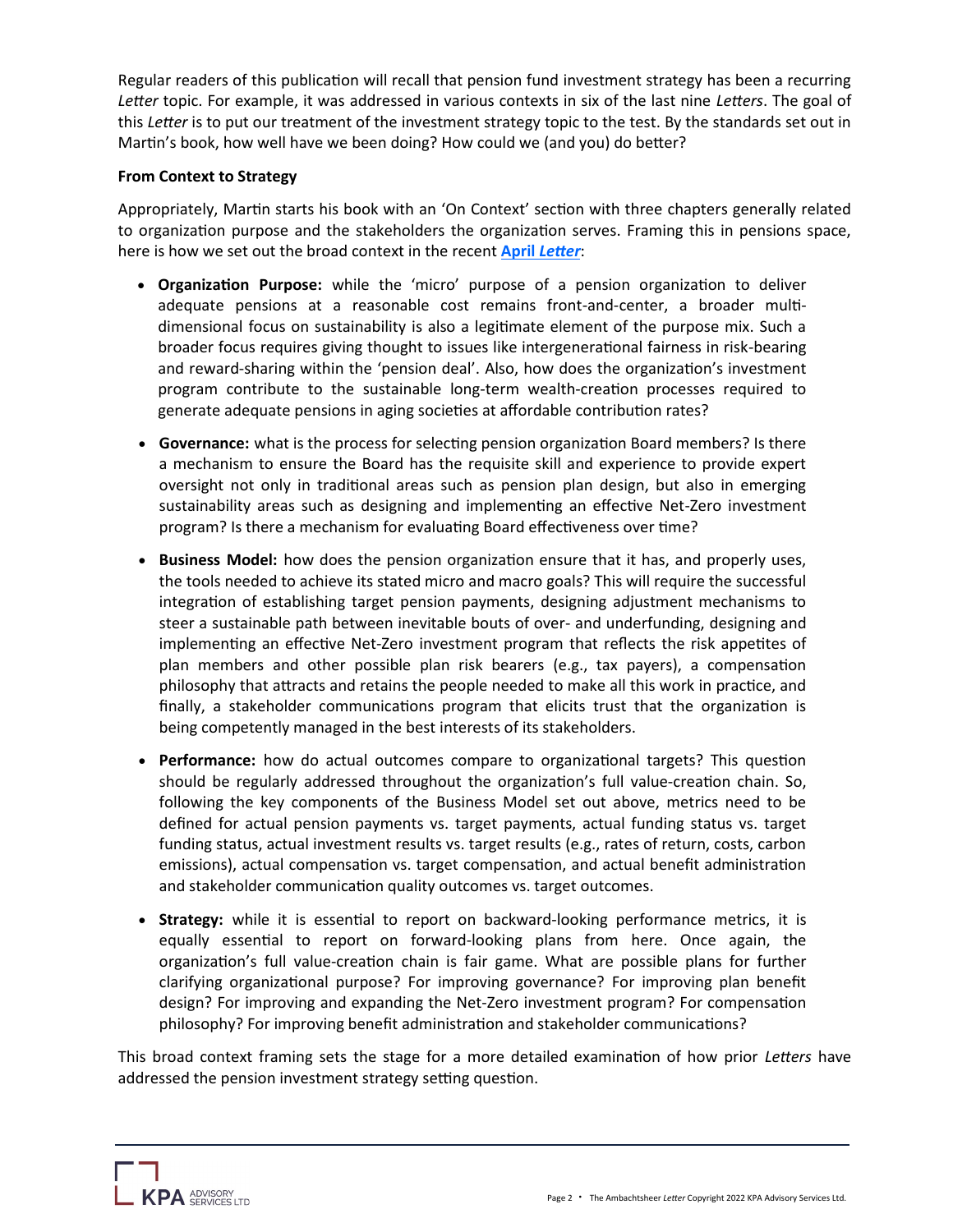### **Pension Investment Strategy: What Has Been** *KPA***'s Approach?**

Roger Martin warns against falling into deep black data holes. Instead, start by articulating possible alternatives to framing investment strategy. Weigh the pros and cons of each alternative. Go with the choice, that all considered, feels closest to serving the purpose of the organization and its stakeholders. Communicate your decisions to the relevant stakeholders in plain language to maintain their trust.

What has the *KPA* approach actually been in prior *Letters* and related talks/conversations? A summary:

- **An Ongoing Investment Context Narrative:** we have been addressing the 'what's going on out there?' question through story themes for decades. The stories are multidimensional, integrating socio-economic drivers, leading to judgements about capital markets pricing and related return and risk prospects. They are dynamic in the sense of trying to understand regime changes and their implications for financial markets pricing and returns. By our count, the last such a regime change occurred with the transition out of the *Double Bubble Blues* decade through the Global Financial Crisis into the *Mature Capitalism* era. The first decade of *Mature Capitalism* era saw predictably high equity returns/modest bond returns/ low inflation. However, with the combination of increasingly visible climate change impacts, the COVID pandemic, ageing demographics, rising inflation and interest rates, and Russian aggression, with possibly Chinese aggression to follow, this is an opportune time to reflect on where the *Mature Capitalism* narrative goes from here.
- **Emerging, New Models for Framing Investment Strategy:** our writings have reflected a steady movement away from the doctrines of the traditional 'small world' portfolio and efficient capital markets theories. Instead, there has been an increasing emphasis on understanding the emerging socio-economics and investment implications of the decade ahead (now the 2020s) and beyond through integrating Kay/King's radical uncertainty framework<sup>i</sup>, Madden's corporate lifecycle framework<sup>ii</sup>, and the new Goodfellow/Willis's net-zero corporate pathways framework.<sup>iii</sup> This integration process leads to a focus on visualizing the 'deep' risks and opportunities that lie ahead, and the resulting investment strategy choices facing pension and other long-horizon investment organizations. While those strategy choices have been implicit in our writings, this seems like the right time to make them explicit.

To that end Martin asks: what would I have to believe for the 'deep lens' framing of investment risks and opportunities to be a superior strategy approach for pension organizations compared to the traditional passive 'small world' approach?

## **Choosing the 'Deep Lens' Option**

An important 'why' belief is that pension organizations have a fiduciary duty to act in the best interests of their stakeholders. As a consequence, pension organizations must be 'future makers' rather than 'future takers'. Thus they must be knowledgeable custodians of the means of production acting in the best interests of their stakeholders. This in turn means taking an active interest in the governance and strategies of the businesses they invest in. Behind this 'macro' belief lies a further supporting 'micro' belief. Logic suggests and research confirms that this kind of engaged investor has a comparative advantage over Keynes' short-term 'beauty contest' traders: their investment processes generate higher risk-adjusted returns.<sup>iv</sup>

Just as there are required beliefs to support the 'why?' answer in choosing the 'Deep Lens' option, there are also required beliefs to address the 'how?' question. Prospective capital impairment risks and promising investment opportunities don't just show up in our Inboxes. Identifying them requires business and investment expertise diverse in function (e.g., governance, c-suite, IT/AI), in technical knowledge (e.g., legal, scientific), and in geography (e.g., Asia, Latin America).